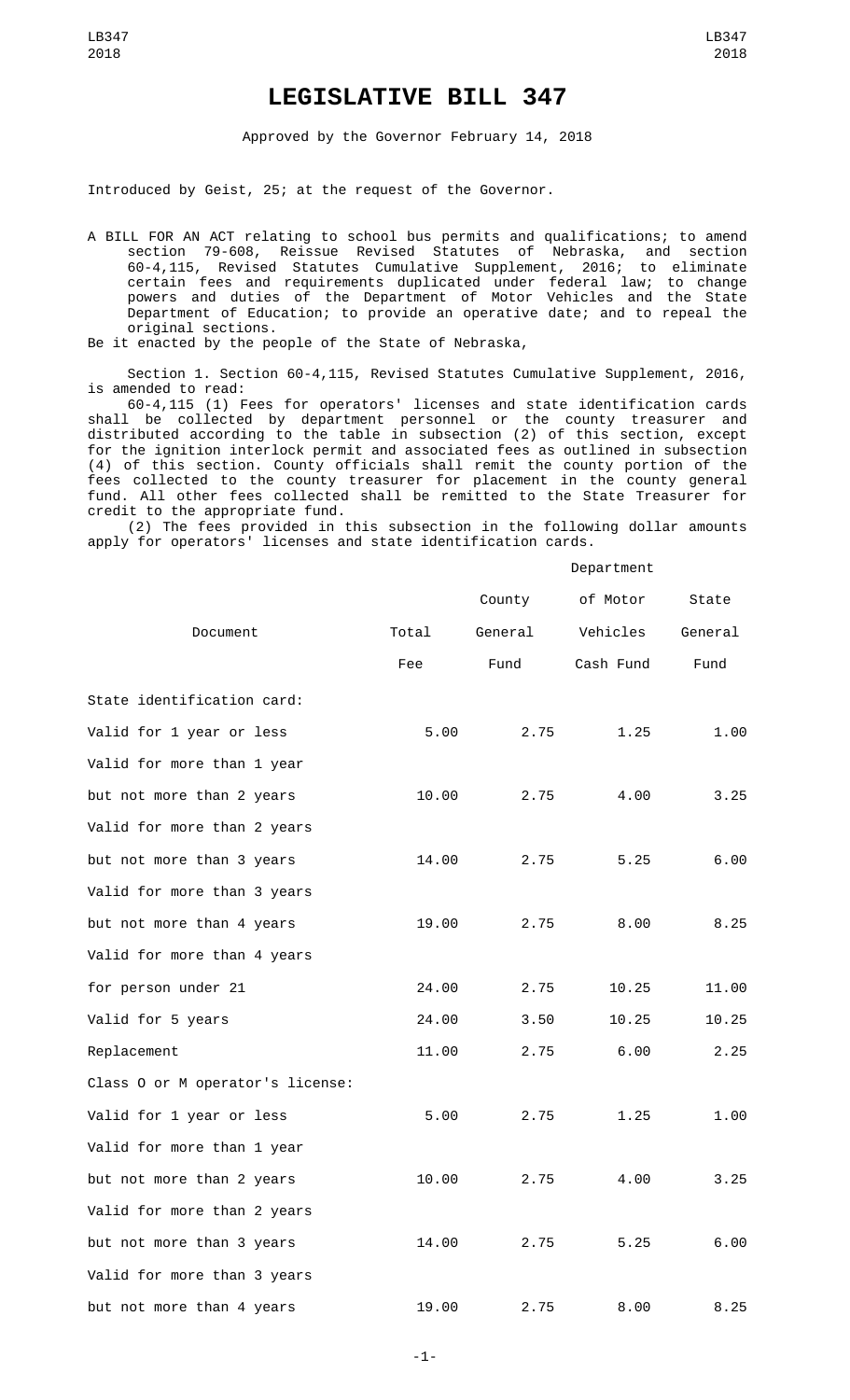| LB347<br>2018                  |       |          |       | LB347<br>2018 |
|--------------------------------|-------|----------|-------|---------------|
| Valid for 5 years              | 24.00 | 3.50     | 10.25 | 10.25         |
| Bioptic or telescopic lens     |       |          |       |               |
| restriction:                   |       |          |       |               |
| Valid for 1 year or less       | 5.00  | 0        | 5.00  | 0             |
| Valid for more than 1 year     |       |          |       |               |
| but not more than 2 years      | 10.00 | 2.75     | 4.00  | 3.25          |
| Replacement                    | 11.00 | 2.75     | 6.00  | 2.25          |
| Add, change, or remove class,  |       |          |       |               |
| endorsement, or restriction    | 5.00  | 0        | 5.00  | 0             |
| Provisional operator's permit: |       |          |       |               |
| Original                       | 15.00 | 2.75     | 12.25 | 0             |
| Bioptic or telescopic lens     |       |          |       |               |
| restriction:                   |       |          |       |               |
| Valid for 1 year or less       | 5.00  | 0        | 5.00  | 0             |
| Valid for more than 1 year     |       |          |       |               |
| but not more than 2 years      | 15.00 | 2.75     | 12.25 | 0             |
| Replacement                    | 11.00 | 2.75     | 6.00  | 2.25          |
| Add, change, or remove class,  |       |          |       |               |
| endorsement, or restriction    | 5.00  | $\Theta$ | 5.00  | $\Theta$      |
| LPD-learner's permit:          |       |          |       |               |
| Original                       | 8.00  | .25      | 5.00  | 2.75          |
| Replacement                    | 11.00 | 2.75     | 6.00  | 2.25          |
| Add, change, or remove class,  |       |          |       |               |
| endorsement, or restriction    | 5.00  | 0        | 5.00  | 0             |
| LPE-learner's permit:          |       |          |       |               |
| Original                       | 8.00  | .25      | 5.00  | 2.75          |
| Replacement                    | 11.00 | 2.75     | 6.00  | 2.25          |
| Add, change, or remove class,  |       |          |       |               |
| endorsement, or restriction    | 5.00  | 0        | 5.00  | 0             |
| School permit:                 |       |          |       |               |
| Original                       | 8.00  | .25      | 5.00  | 2.75          |
| Replacement                    | 11.00 | 2.75     | 6.00  | 2.25          |
| Add, change, or remove class,  |       |          |       |               |
| endorsement, or restriction    | 5.00  | 0        | 5.00  | $\Theta$      |
| Farm permit:                   |       |          |       |               |
| Original or renewal            | 5.00  | .25      | 0     | 4.75          |
| Replacement                    | 5.00  | .25      | 0     | 4.75          |
| Temporary                      | 5.00  | .25      | 0     | 4.75          |
| Add, change, or remove class,  |       |          |       |               |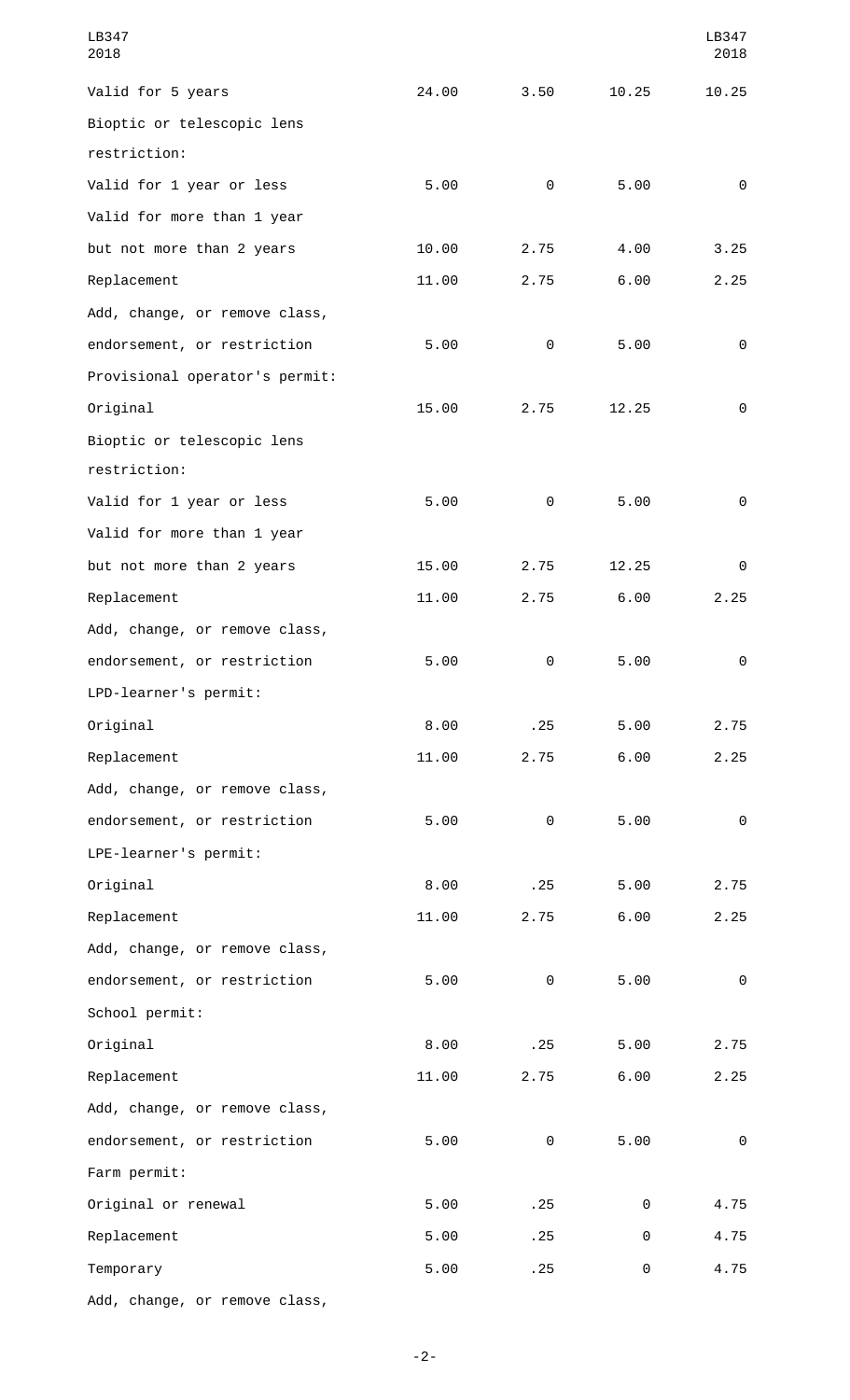| LB347<br>2018                    |              |            |               | LB347<br>2018         |
|----------------------------------|--------------|------------|---------------|-----------------------|
| endorsement, or restriction      | 5.00         | 0          | 5.00          | 0                     |
| Driving permits:                 |              |            |               |                       |
| Employment                       | 45.00        | 0          | 5.00          | 40.00                 |
| Medical hardship                 | 45.00        | 0          | 5.00          | 40.00                 |
| Replacement                      | 10.00        | .25        | 5.00          | 4.75                  |
| Add, change, or remove class,    |              |            |               |                       |
| endorsement, or restriction      | 5.00         | 0          | 5.00          | 0                     |
| Commercial driver's license:     |              |            |               |                       |
| Valid for 1 year or less         | 11.00        | 1.75       | 5.00          | 4.25                  |
| Valid for more than 1 year       |              |            |               |                       |
| but not more than 2 years        | 22.00        | 1.75       | 5.00          | 15.25                 |
| Valid for more than 2 years      |              |            |               |                       |
| but not more than 3 years        | 33.00        | 1.75       | 5.00          | 26.25                 |
| Valid for more than 3 years      |              |            |               |                       |
| but not more than 4 years        | 44.00        | 1.75       | 5.00          | 37.25                 |
| Valid for 5 years                | 55.00        | 1.75       | 5.00          | 48.25                 |
| Bioptic or telescopic lens       |              |            |               |                       |
| restriction:                     |              |            |               |                       |
| Valid for one year or less       | 11.00        | 1.75       | 5.00          | 4.25                  |
| Valid for more than 1 year       |              |            |               |                       |
| but not more than 2 years        | 22.00        | 1.75       | 5.00          | 15.25                 |
| Replacement                      | 11.00        | 2.75       | 6.00          | 2.25                  |
| Add, change, or remove class,    |              |            |               |                       |
| endorsement, or restriction      | 10.00        | 1.75       | 5.00          | 3.25                  |
| CLP-commercial learner's permit: |              |            |               |                       |
| Original or renewal              | 10.00        | .25        | 5.00          | 4.75                  |
| Replacement                      | 10.00        | .25        | 5.00          | 4.75                  |
| Add, change, or remove class,    |              |            |               |                       |
| endorsement, or restriction      | 10.00        | .25        | 5.00          | 4.75                  |
| Seasonal permit:                 |              |            |               |                       |
| Original or renewal              | 10.00        | .25        | 5.00          | 4.75                  |
| Replacement                      | 10.00        | .25        | 5.00          | 4.75                  |
| Add, change, or remove class,    |              |            |               |                       |
| endorsement, or restriction      | 10.00        | .25        | 5.00          | 4.75                  |
| School bus permit:               |              |            |               |                       |
| Original or renewal              | 5.00         | Θ          | 5.00          | θ                     |
| Replacement                      | 5.00         | Θ          | 5.00          | $\Theta$              |
| Add, change, or remove class,    |              |            |               |                       |
| endorsement, or restriction      | 5.00         | θ          | 5.00          | $\boldsymbol{\Theta}$ |
| (3)<br>Ιf<br>the<br>department   | issues<br>an | operator's | license<br>or | state<br>a            |